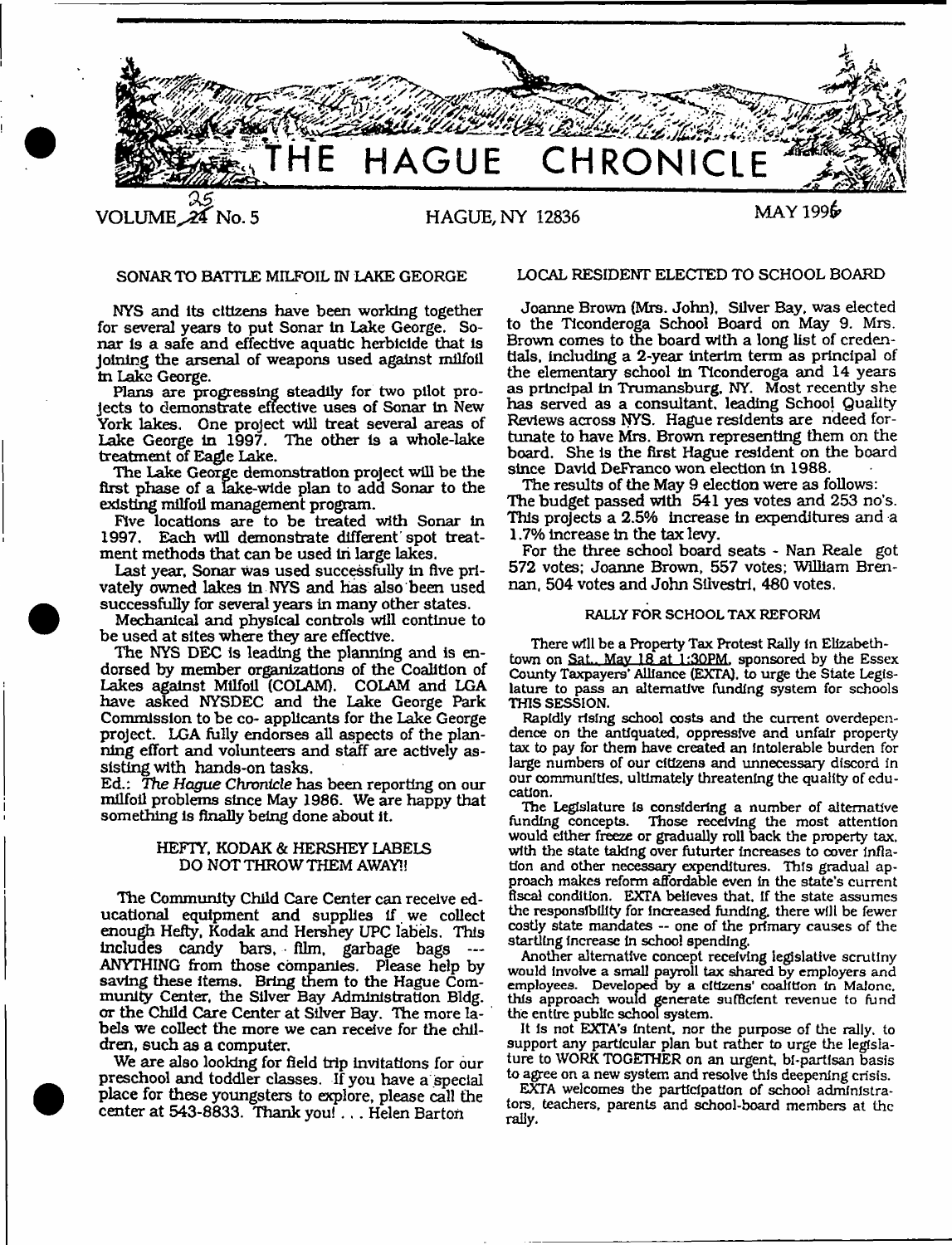# AMERICAN LEGION POST 1538 PICNIC

Once again our Memorial Day picnic is just around the comer. On May 27 we will be having our picnic at the Post Home. Since this Is also our 50th anniversary, we will also be celebrating it at the same time as our picnic. We are planning to have the usual picnic menu as well as an anniversary cake. Members are asked to bring the usual picnic fare (salads etc.) and BYOB. Set ups will be on hand. Photos will be taken at the picnic by a post member. All Post members and families are invited to attend free of charge.

You are asked to RSVP by phone no later than May 22 at 585-6866. We need to know how many people you are planning to bring so we can estimate the food and beverage we need.

**HOPE TO SEE YOU THERE.**

Bruce E. Sharpe, Commander Post 1538

#### HAGUE SENIOR CITIZENS CLUB

On Tues, May 28, the Seniors will car pool a trip to Finch & Chubbs Restaurant In Whitehall, We expect to leave the Community Center parking lot about 11:30, and both drivers and riders are urged to be at the center no later than 11:20AM. Chubbs will offer a blackboard menu; each person is responsible for her (or his) own bill. Most drivers would appreciate a small contribution to the everrising cost of gasoline.

Please register (we must let F&C know how many of us are coming) by phoning the Community Center (543-6161) BEFORE May 21. Finch & Chubbs is in a lovely old building located on the canal in Whitehall, and the food is superb.

Following the luncheon we will return to the Community Center and have a very brief business meeting. . . ewa

#### HVFD MEMORIAL WEEKEND BUFFET

Once again the Silver Bay Assoc, is cooperating with the Fire Dept. In hosting this fund raiser. It will be held on Sat., May 25 from 5-7FM and there will be a wide range of foods from which to choose. Chicken, beef and Chinese dishes will be offered, along with many other luscious foods. Do come, enjoy, socialize and, at the same time, help the HVFD. .. .ewa

# HAGUE HISTORICAL SOCIETY

Dr. & Mrs. Robert Cole recently visited the New York City area. The most ardent of tourists, and always on the alert for history, they returned home with a wealth of information and lots of pictures. From these Dr. Cole has put together a program called NEW YORK CITY - FROM SEAPORT TO FI-NANCIAL CENTER

This will be presented on Thurs, May 30. Refreshments will be served at 7:30PM with the program beginning promptly at 8PM. . . .ewa

### HAGUE VOLUNTEER FIRE DEPARTMENT

No fires to report - it was another quiet month, except for training drills. The ambulance made only one run - #740 traveled 25 miles and 4 1/2 manhours were used.

EMS week will be observed from May 19 to; May 25. Ambulance 740 will be at the Grand Union in Ticonderoga from 10AM - Noon on Sat., May 18. Stop by and say "Hello" to the crewl

As summer approaches, boats multiply on the lake. One HVFD member wishes to remind you to make sure the plug is in your motorized vessel, and another reminds all boaters to cany fire extinguishers and wear live preservers. Both are essential to safe boating.. . ewa

#### HVFD RUMMAGE SALE SCHEDULED

Once again Mrs. Swinton will be in charge of a rummage sale to benefit the Hague Volunteer Fire Dept. This sale will be held at Mrs. Swinton's home from May 27 to Aug. 31. Sale days each week will be Mon, Wed., and Sat. from 10AM to 2PM. Items donated to the sale must be in good condition; clothes must be clean and whole. Household items must be in working order and good repair. Mrs. Swinton's home is located on the New Hague Road.

Np donations will be accepted after June 29. FOR FURTHER INFORMATION, PHONE 585-3671 OR 543-6098. Do NOT drop off donations unless an attendant is on duty to accept them. . . ewa

# SILVER BAY ASSOC. HOSTS BLACK AND WHITE PHOTOGRAPHY WORKSHOP

Alan Cederstrom, noted Glens Falls photographer, will conduct a black and white photography workshop at Silver Bay on June 7-9. His photos have appeared in Adirondack life, The Barkeater, NY Conservationist, New York Times, Boston Globe and many local newspapers and magazines.

The cost of the workshop is \$250 per person, double occupancy - includes meals, snacks, room with bath and use of the facilities. A \$120 deposit is required by May 24. Contact 543-8833 for further information.

#### TLP

What Is TLP? Silver Bay Assoc, will be offering the Teen Leadership program again this summer for teens entering 11th and 12th grade. Session #1 is from July 21 to July 27 with a five day hike tlirough the High Peaks famous Indian Pass. Session #2 is from July 28 to August 3 with a five-day canoeing and hiking trip beginning from Northwest Bay. Please call Helen Barton at 543-8833 for more information.

**FISHING LICENSES MAY NOW BE OBTAINED FROM SILVER BAY GUIDE BOAT AND CANOE CO. - TOM JAMES - SILVER BAY, NY. 543-8924**

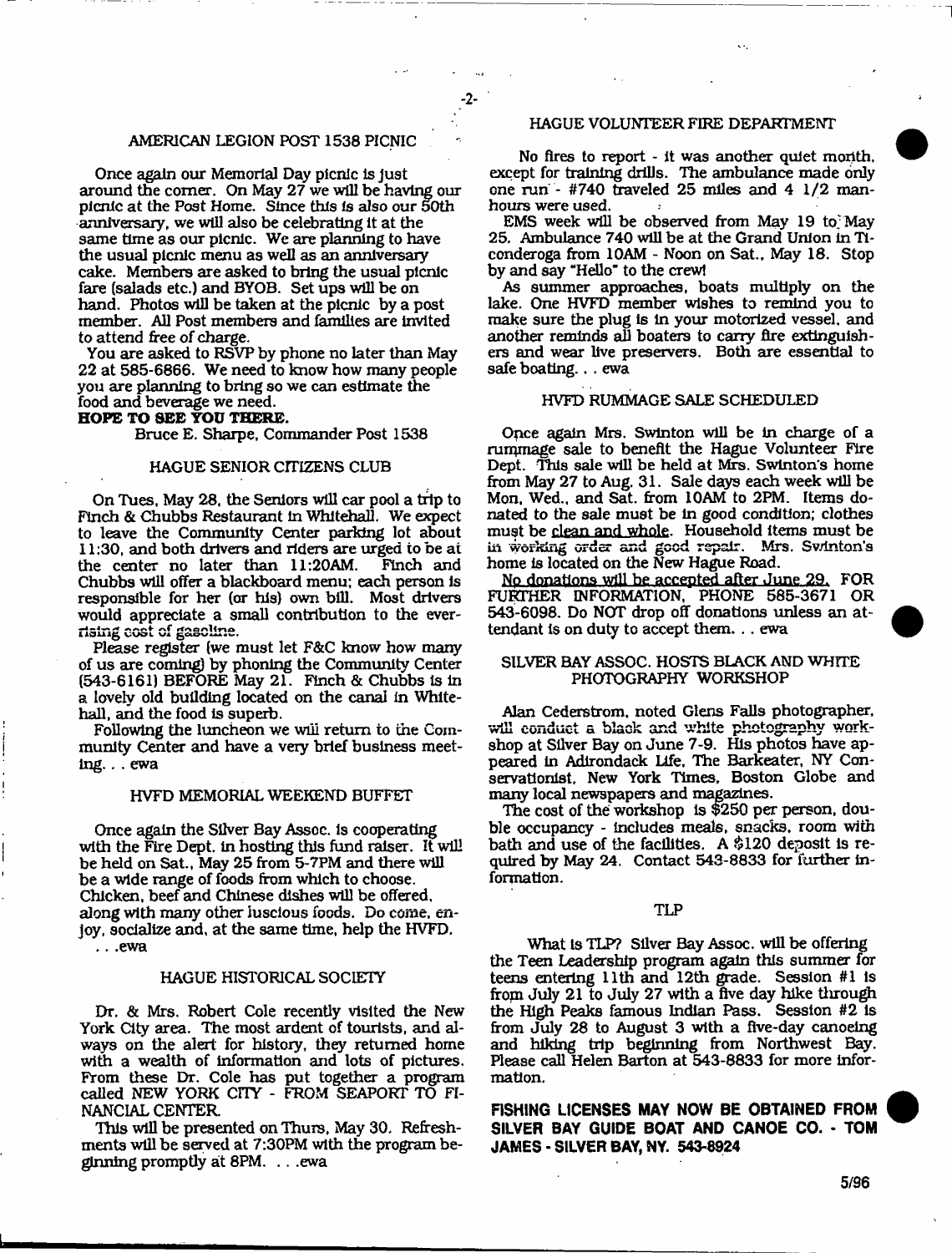### ZONING BOARD OF APPEALS - APRIL 25, 1996

Only one response was received at the public hearing for Keeler (30-1-32.2) Overbrook Drive, an application for a rear and side variance to construct a 2-car garage and bedroom addition to their single family home. Neighbors J. Fort & J. Bralsted requested equal consideration.

It would require an 18 ft. variance which would bring the home to within 2 ft. of the rear lot line (should be 20 feet).

After much input by all of the board members and the Zoning Administrator, the variance was granted with the condition that the building be no closer than the current 7 feet (Including overhang) from the surveyed line and all other side setbacks are maintained. A new survey is required.

At a past meeting Thom (28-1-7), Rt. 9N, Island Harbor curve, was approved for a second floor addition along with an allowable 25% addition. However, his engineers Informed Mr. Thom that the original footings would not stand up to the added weight.

The Zoning Administrator requested an Interpretation on the removal of a non-conforming structure containing a conforming use and replacing with the pre-approved 25% enlargement on the existing building's footprint.

A motion approved the removal and the rebuilding. This regulation Is under review by the Zoning Revision Committee.

The application by *ODYs* Restaurant on an "Hours of Operation" change was heard and the board agreed that a public hearing could be set contingent upon positive disposition of the present court case where a decision is expected by the middle of May.

In the meantime, the board cannot accept the application until It receives that decision. This Is based on advice given by the town attorney.

With more immediate concerns, Mr. Malaro (20-1- 35) Decker Hill boat storage - no further action will be taken at this time...  $gl$ 

#### PLANNING BOARD - MAY 1, 1996

A letter was sent to the APA earler this year requesting an amendment to Article 11, Sect. 11-0-20, allowing for a zoning change at the location chosen for the sewer treatment plant (20-1-24), Decker Hill Rd, In order for the Town Board to hold a public hearing (the next step) on the sewer project the town must receive a reply from APA within 30 days. Approval is expected and when received, the town board can set that public hearing. The Planning Board will provide Input and hopefully soon we can move forward on the project. The Planning Board will bring this item to the town board to discuss at their regular meeting on May 14.

Irene Rypkema, 63-1-9 near Warner Marine, gifts and devises would like to give her son a piece of legal non-conforming land on the lake and Is asking for the correct legal procedure. The board will have a site review and make their recommendations to Mrs. Rypkema, . . gl

 $\frac{1}{2}$  ,  $\frac{1}{2}$  ,

# TOWN BOARD - MAY 14, 1996

A number of items on the Town Board agenda for May 14 were updates, with little new In the regular committee reports.

•Bill Bothe, Zoning Administrator, made his monthly report. • A meeting will be held with APA on May 16 for a map change connected with the sewer.

• A question of the possibility of paying the town insurance In two payments.

• A reminder of the cleanup days. On Thursday, Fri. and Sat., May 30, 31 and June 1 the residents of Hague will enjoy three free days at the transfer station, during the regular operating hours. Materials must be hauled to the transfer station but no fee will be charged. Included 1s C&D, white goods, any metal, brush and leaves. **Everything brought to the station must be properly sorted.** Regular kitchen garbage will be handled in the usual way.

Wayne LeMothe, Warren County Planning Board Housing and Development Dept, gave facts and figures on the HUD grant that Hague received this year and says an audit will take place In Oct.

Your assessments may be challenged on May 28 frop 4 - 8PM at the Community Center. If you wish to fneet with the assessor before then you may call 543-6161 to make an appointment.

There is an old set of lawbooks in the judge's office. These are free for the asking. Call 543-6161.

The program for the park as planned by Councilman Meola holds great promise for an exciting sum mer for young and old. The programs Include our own Rick Bolton, a trio from Silver Bay and others.

The Youth program already has produced about 12 bluebird houses, plus educational Information pertaining to same. Mike Manning, our custodian, will conduct a summer basketball program for youths 7 years old and up. A starting date of June 25 has been set and will continue each Tues. and Thurs. until Aug 8. Playoffs will be on Aug. 8. Register at the Community Ctr, on June 21 and 24 during business hours to participate in this program.

Still no decision as to who will be recommended for the openings on the Planning Board.

Ip unfinished business, approved were:

1. Proposal for the Community Ctr. (a) New floor in the CARE room, (b) L&M Masonry bridge repairs, and ( c) Fence lighting and landscaping.

2. The power screen proposal (rental of machine to screen material at Carney pit)

3. Proposal for boat slip repairs.

4. The Fire Dept, requested the use the beach for fun Bingo on June 15 at the steak roast.

5. Purchase of Word-Perfect program for clerk.

A number of resolutions were read and approved: Res. #12. Landfill interest-free loan up to \$220,000. application, which must be in immediately.

Res. #13. A one-year contract with Warren County for 9.02 miles of road for removal of snow and Ice In 1996-97.

Res. #14 Polling place, Hague Community Ctr.

Res. 15, 16, & 17 - To amend the budget for Community Ctr. Improvements, Youth, and Community Ctr. Insurance repairs.

Cont. on page 4 - TOWN BOARD 5/96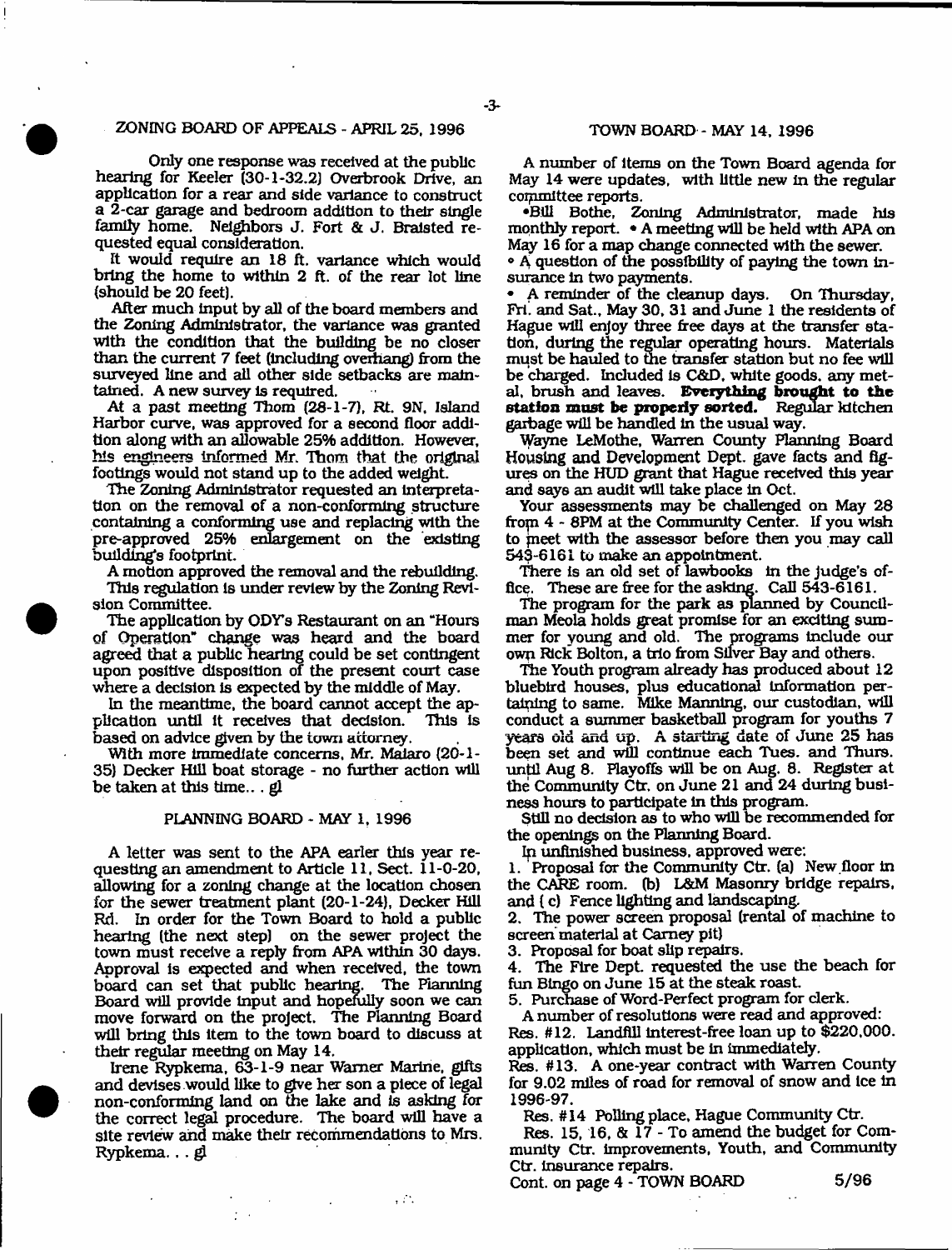#### Cont. from page 3 TOWN BOARD

Res. #18 Support for specific bills now pending in the legislature and oppositon to several bills considered detrimental to this area. Mr. Meola voted No, All others voted Aye. Resolution passed.

Several items of interest:

• Rabies clinic at the Firehouse on May 23 from 6-8PM, •Paving to start on May 15 on the West Hague Rd., then on to Overbrook and Forest Bay.

•Town attorney to make a quick deed claim for the bridge into the Community Center.

•Again, a reminder that the town has properties for sale - Curley Monroe's home and the old town hall. Sealed bids must be at the Town Hall by 4PM on June 10.

' \*New beach equipment wilt be here on June 3.

•New ramp at the boat slip. Park attendants got new job descriptions.

•The transfer station did \$600 more business than last

Tne Home Bureau (an organization who bought the attractive photographs for the R.J. Bolton Room, would like to buy blinds for the three back windows. The idea was embraced by the Town Board, who also suggested they buy three for the front windows. Both were approved.. gl

#### SEWER INFORMATIONAL MEETING - MAY 23, 6:30PM

## WOMEN HELPING WOMEN

"Update on Hair Care" with Allison Silvestri of Ticonderoga, will be the subject of our next program on Mon. June 10,1996, 7PM at the Hague Community Center. A former member of the Long Island Hair Dressers' Guild, Mrs. Sil\* vestri has 23 years experience in her field. She has ad training seminars and workshops with Vidaf Sassoon, Paul Mitchell and Sebastion, and has attended the New York City Hair Show for the last 14 years, sometimes modeling hair designs.

The program will include the latest hair news--styles, care, products, thinning hair, blow drying and a couple of demonstrations on women in the audience. There will be a followup seminar the following week at the Hague Communty Center, one in the morning from 9-11AM and in the evening from 7-9PM. The seminar will include hands on demonstration, styling, blow drying and general hair care. You will do the work, and Allison will coach. For details and date, call 585-3203.

We look forward to welcoming women from Ticonderoga, Putnam, Crown Point, Bolton Landing, Lake George and Glens Falls.

Women Helping Women is a group of women who meet the second Monday of each month with guest speakers covering topics concerned with women's well being - physical, emotional, social and intellectual... vdb

> *I f I had But two loaves of Bread I would sell one Sind Buy jfyadnths UFor they would feed my soul***...** *Uhe 'Koran*

# HAGUE BEGINS RESTORATION PROJECT

Work has begun on the final phase of the Hague Brook Stream Bank Restoration and Stabilization project according to Daniel Bdden, Town Supervisor. The project, sponsored by the Lake George Association In cooperation with the Town of Hague. The Lake George Park Commission, the Warren County Soil and Water Conservation District and the NYS Department of Environmental Conservation have been funded by a grant from the Helen V. Froehlich Foundation. The work Is being done by the Town Dept, of Public Works.

The Hague Brook Project, which was completed last spring, experienced some minor wash-out during the Jan. 19 storm. Three loads of big rocks will stabilize the exposed bank while smaller rocks will cover the larger rock to ensure further stability.

At the Bass Bay Rd. and Brook project site, a catch basin is being constructed to hold sediment. A forty-foot ditch lined with geotextile fabric and stone will dissipate energy and reduce localized erosion at the catch basin entrant.

Another project near the Hague Town Dock will reduce erosion from runoff from NYS Rt. 9N. Netting and mulch are being laid along the exposed hillside to help grass seed grow. The ditch at the toe of the slope is being lined with geotextile fabric for 150 feet. Across the road a section of the culvert will be replaced by a catch basin with a grating to trap additional sediment and prevent it from washing Into Lake George.

A project to reduce the amount of sediment entering Lake George from NYS Rt. 8 will be the regrading of the roadway Into a new catch basin.

These projects are in addition to emergency repairs required to fix a mud slide and damage to a retaining wall that is in danger of immediate collapse. The Town of Hague has applied for Federal Emergency Funding and anticipates immediate response before the damage becomes worse.

#### THE LAKE GEORGE ASSOCIATION

The Lake George Assoc. (LGA) with Its 5000 members, is dedicated to the preservation and conservation of Lake George and its watershed as a dean and beautiful resource, through education, advocacy and broad-based community Involvement. As the oldest lake association In the country, the LGA also works to improve fishing In Lake George, develop navigational aids and boating safety measures, combat problems stemming from erosion, promote application of sound development practices and preserve the valuable remaining wetland areas in the watershed. Membership Is open to all who care about preserving the beauty of Lake George and the quality of the lake. For further information contact the LGA at 668-3558.

# TRANSFER STATION HOURS ARE NOW 12 NOON TO 5PM EVERY DAY.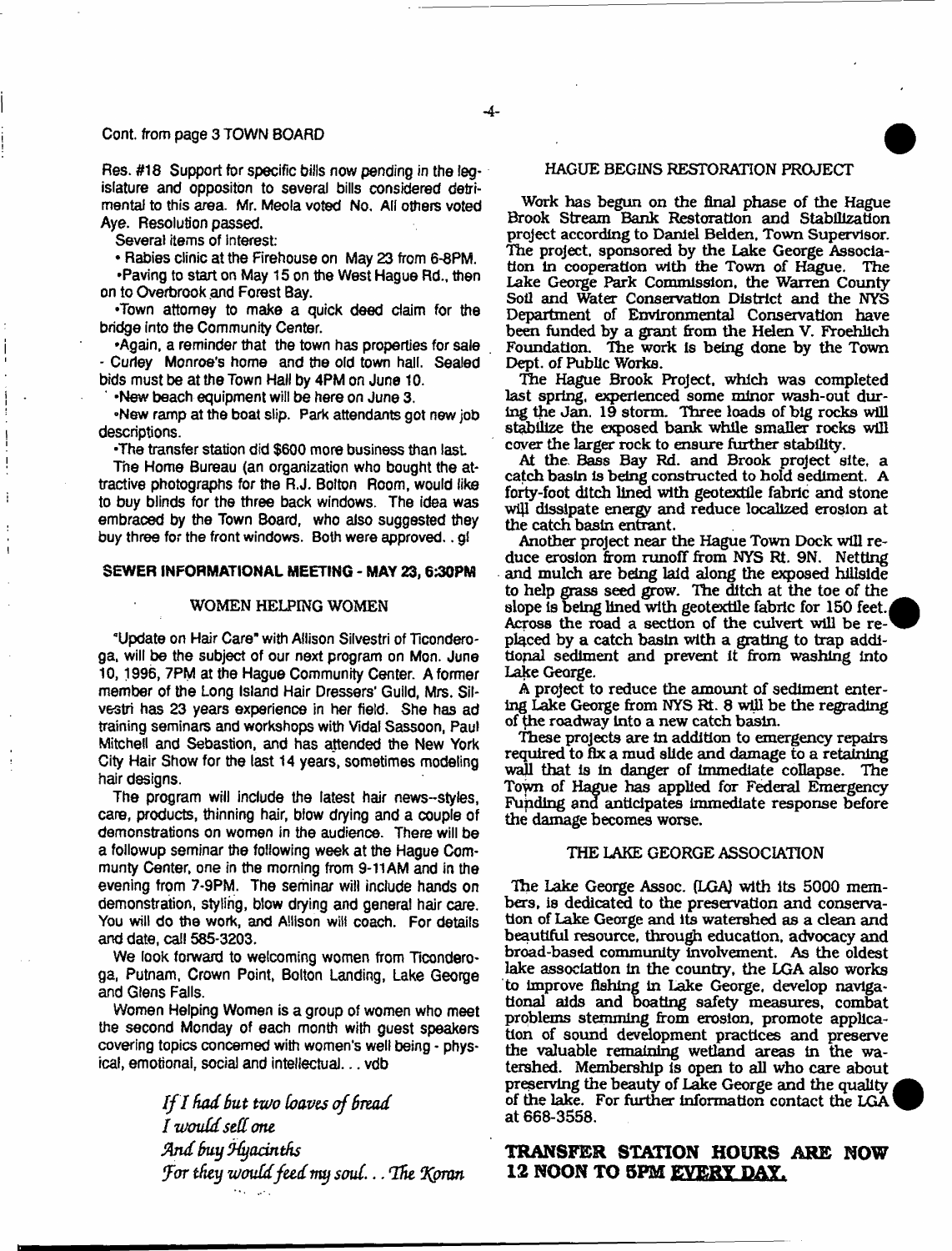#### INTRODUCTION TO INSECTS

# Learning Objectives

1. General knowledge of Insect structure (to enable you to use some simple keys to help identify insects) 2. General understanding of Insect life cycles, growth and development.

3. Become familiar with the major groups of insects and arthropods that you will likely encounter in your work as gardeners.

4. Have a greater appreciation for insects as interesting creatures and their important place in nature.

5. Have a basic understanding of the ways in which insects cause injury to plants.

To obtain a copy contact the Cornell Cooperative Extension Education Center, Warrensburg (623-3291 or 668-4881).

### CARTOON SHOW

Little Hague on Lake George, NY will become the Northeast Capital of Cartooning, if collectorcartooonist Stan Burdick has his way about it.

Burdick, along with the Hague Chamber of Commerce, will sponsor the second annual Political/ Comic Cartoon Show in our town on Memorial weekend. May 24-26 this year.

. Last year over 300 people attended the show in Hague, which included a display of 250 framed cartoons. including many originals signed by cartoonists from A1 Capp to Jeff McNulty.

The show also **features lectures by celebrities** in the field of comic art, live caricature rendering, demonstrations and personalized instruction for students. Sid Couchey, creator of the cartoon character Richie Rich and other characters for Harvey Comics will **be** on hand to demonstrate his art. Other artists and cartoonists have agreed to come and sign cartoons, speak briefly and create characters for fun. Two of these are Corben Gels from State College, PA and John Wheeler, Waterford. NY.

Burdick Is an often-published cartoonist himself, and has collected the works of all leading comic artists for over 50 years. His collection now Includes five hundred prints and graphic images, most to be loaned for the show.

There are only half a dozen comic/cartoon museums in the world, according to Burdick, located in Boca Raton, FL; San Francisco, CA; Columbus, OH; one in France and one in Massachusetts. He'd like to add Hague, NY. to that list. For Info, call Stan Burdick, (518) 543-8824.

#### FORMER HAGUE MAN FOUND GUILTY

Patrick H. May, a former Hague resident was found guilty on April 17 by a Warren County Court jury of all charges relating to the abduction and rape of a 12-yr. old downstate girl In August 1995 In Hague. Sentencing is scheduled for May 15.

# *A BTT OF HAGUE HISTORY*

*The jirst state wad* through *Hague was call the "Great Roadt'* The Great Road was criginally an Indian trail often

 $\gamma_{\rm{in}}$ 

*used by the French The Great Road was part of a circuit from Albany to Montreal and was marked by stone markers* in 1800, The probable location of the road was from the *present day Battle HlU Road south over the mountain to Wanisbom in the southwestern section of Hague,* . . . *from The Story of Battle HUl by* Dolly *Kennedy*

# CHAMPLAIN VALLEY CHORALE CONCERT

The Champlain Valley Chorale will present its 20th anniversary concert on Sunday, May 19, at 4PM at the First United Methodist Church in Ticonderoga.

They will be singing works by Mozart, Offenbach, Schuetky and some folk music, spirituals and various Broadway show tunes, under the able direction of Linda Azer, Patgrick Beauregard, and Paul Blackwell

They will be assisted by a woodwind quintet and vtolfn with Beverly Hudak at the piano.

The audience is invited to a reception in the Fellowship Hall following the concert.

As usual, there will be a freewill offering to help defray expenses.

#### PROPERTY OWNERS OF SILVER BAY

The 1996 clean-up season started on May 7, when eleven residents donned orange vests to clean up the two miles of Rt. 9N which is alloted to the Property Owners of Silver Bay under the Adopt-a-Highway Program. The organization has agreed to pick up trash along its stretch of road four times during the appropriate seasons.

Those working in May included Ethel Andrus, Ann and John Barber, Cathie and Stan Burdick, Gale and Jules Halm, Stu Harmon, Charles and Kay Holliday and Mary Johnson.

#### ENROLLMENT FOR FALL SESSION AT SILVER BAY ASSOC. CHILD CARE CENTER

Enrollment is now open for the fall session at the Silver Bay Assoc. Community Child Care Center. Enrollment, which is limited to 32 children, will close on June 14.

Children six weeks to five years old are eligible for the program, which operates Mon. through Fri. 7AM to 6PM. Children can be enrolled for half or full days. The first two visits are free and scholarships are available.

The program is held in the new Marjorie Hilliard Hodges Children's Pavilion . The facility Includes three learning/play rooms, which are divided by age group, and two outdoor play yards.

'The center is licensed by NYS. uses certified staff members and has contracted with both the Warren & Essex County departments of social services as a service provider to families eligible for their child care assistance programs. For more info, call 543- 8833.

POPS FOR POPS Concert, presented by The Masterslngers, will be held on June 16 at The Queensbury Hotel in Glens Falls at 7PM.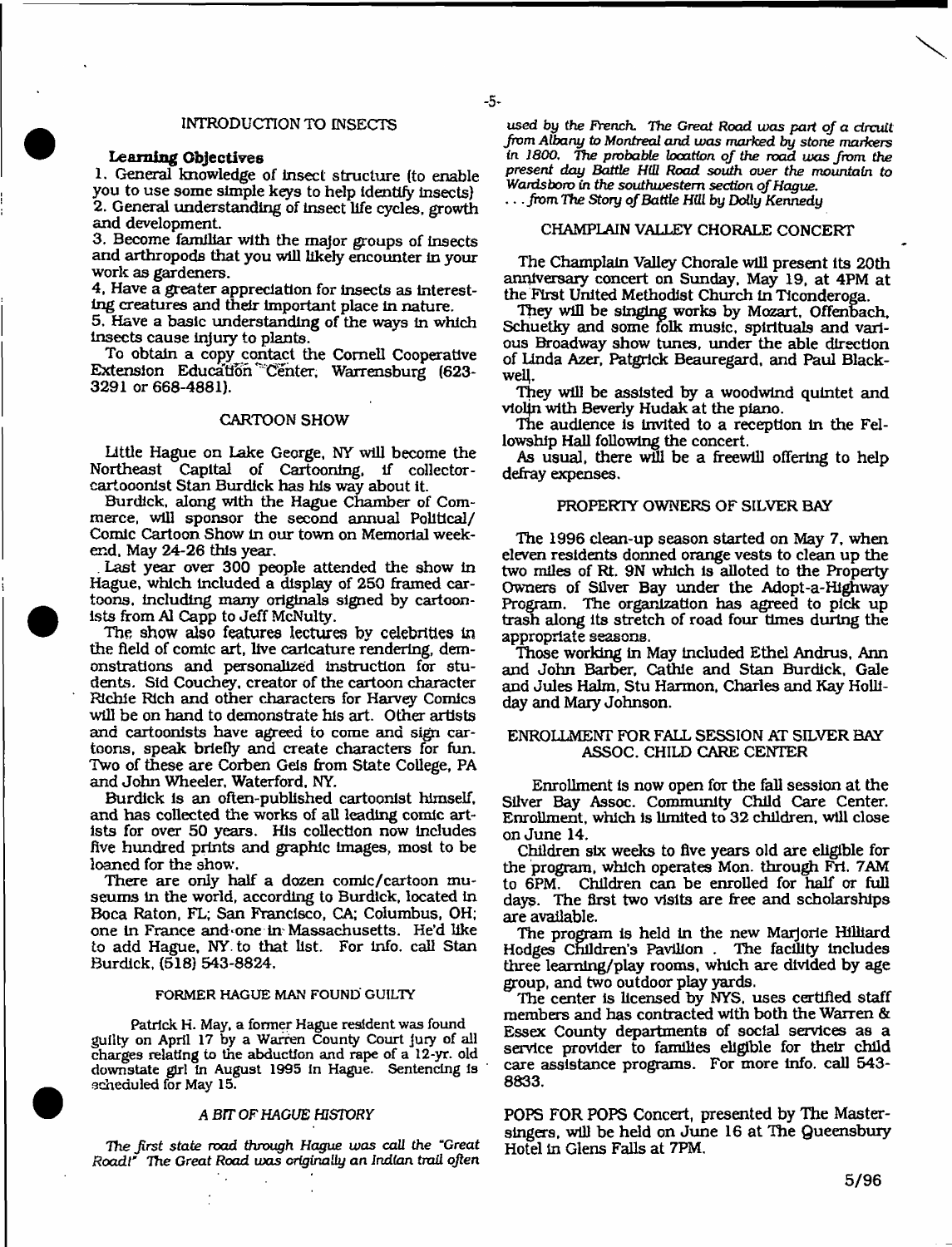#### WHY OPERA?

Want to learn more about opera in general and specifically about The Lake George Opera Festival's summer productions of *Gilbert and Sullivan's Trial by Ju ry* and *Richard Wargo's The Music Shop?*

The Warren County Arts Initiative, the Lake George Opera Festival and the Center are making it possible for you to take an in-depth look at how opera is produced, to hear excerpts from the selected operas, to meet the composer of *The Music Shop* and finally to attend the performance itsclll

Cost \$10.00 - mlnimum'requlrement. attendance at **3 sessions**

Five sessions, June 17. July 1, July 15, July 29 and Aug. 5 (Performance). Sign up by June 12. Phone 793-2189 for more info.

# ART SHOW AT HANCOCK HOUSE

A May Art Show at Hancock House in Ticonderoga will feature Marianne Kuhn with her oil paintings of boats on Lake George, the lake itself and pen and ink drawings of places in our area.

The show will run from May 8 to May 27.

Marianne began studying watercolor and illustration in 1980 with Billie Samuelson. She is now a member of the Rockland Center for the Arts, Southern Vermont Artists Association and the Ridgewood Art Institute where she has been studying the principles of light in oil landscape with painter-teacher, John Phillip Osborne.

#### LARAC JUNE ARTS FESIVAL

The Lower Adirondack Regional Arts Council (LA-RAC) is celebrating its 25th anniversary with its June Arts Festival to be held in the Glens Falls City Park (next to the Crandall library) on June 8 and 9. 219 artists and craftsmen will be on hand to exhibit and sell their wares. *The* show is juried, meaning that all participants had to submit slides of their work which were reviewed by a panel of experts in Feb. Entertainment will be ongoing during the festival by a wide selection of entertainers who are volunteering their time and talent

Call 798-1144 for further information regarding this festival, which always draws thousands of people from around the area.

# GIRL SCOUTS SUMMER CAMP PROGRAM

All girls ages 5 through 11 are invited to attend the Adirondack's Girl Scout Council's summer camp program located at Silver Bay. The theme is *Girl Scouts*, *Go Green* and will run July 29 through Aug. 1. During this week, girls will make projects using recycled objects and learn ways to help keep our environment healthy and green.

Summer camp is a great way to meet new friends and leam new things. For more info, call 792-0947 or 1- 800-234-0206.

## brook in

# TOUR OF HOMES TICKETS AVAILABLE

The Ticonderoga Festival Guild Tour of Homes tickets are now available. Tickets may be obtained at Radio Shack, and Rathbuns, in Ticonderoga and from Guild members. The entire amount of purchase of the tickets (\$20.00 each) can be considered as a contribution to the Guild.

The Tbur of Homes, featuring five homes especially chosen for their unique qualities of architecture and furnishings, will be held on Sunday, June 23 FROM 1-5PM. Two other historic buildings are also offered for the interest of those on the tour. The finale of the tour will be the President's Party, with refreshments at the Paine Hall Rotunda of the Silver Bay Association. For further infoormation, contact Sharon Ofner, Ex. Dir., 585-6716; Jeanne Creamer, co-chair 547-8306, Dottie Henry, co-chair at 543-6633 or Stan Burdick at 543-8824.

# NORTHERN LAKE GEORGE ROTARY CLUB TO BE CHARTERED JUNE 11

A gala Northern Lake George Rotary Charter Night celebration will be' held at the Dining Hall of the Silver Bay Association on June 11 at 7PM. A fellowship hour will be held at 6PM at ODY's Restaurant. Tickets are \$20.00 each and are available from Stan Burdick.

The featured speaker for the evening is Ron Cowan, Past District Governor, Dist. 7850, Hanover NH. District 7190 Rotary dignitaries, the Chestertown Rotary club, and representatives from our sponsoring clubs, Lake George and Glens Falls, will be there to welcome and charter our new dub into the Rotary International Organization.

# HAGUE - on - LAKE GEORGE CHAMBER OF COMMERCE

- Maintains Information Booth in Town Park
- Publishes Directory and Color Brochure
- Sponsors Summer Entertainment Programs
- Sponsors Annual Bass Tburnament
- Sponsors Annual Cartoons Exhibit
- Sponsors Annual Arts & Crafts Fair
- Sponsors Annual Memory Tree for the benefit of the Hague Volunteer Fire Dept,
- Sponsors Senior Citizen of the Year Award
- Sponsors Hague Community Christmas Party

### "WE DO A LOT FOR OUR COMMUNITY

The Hague Chamber of Commerce has a new logo. You will see it on all future letterheads and other communications.



5/96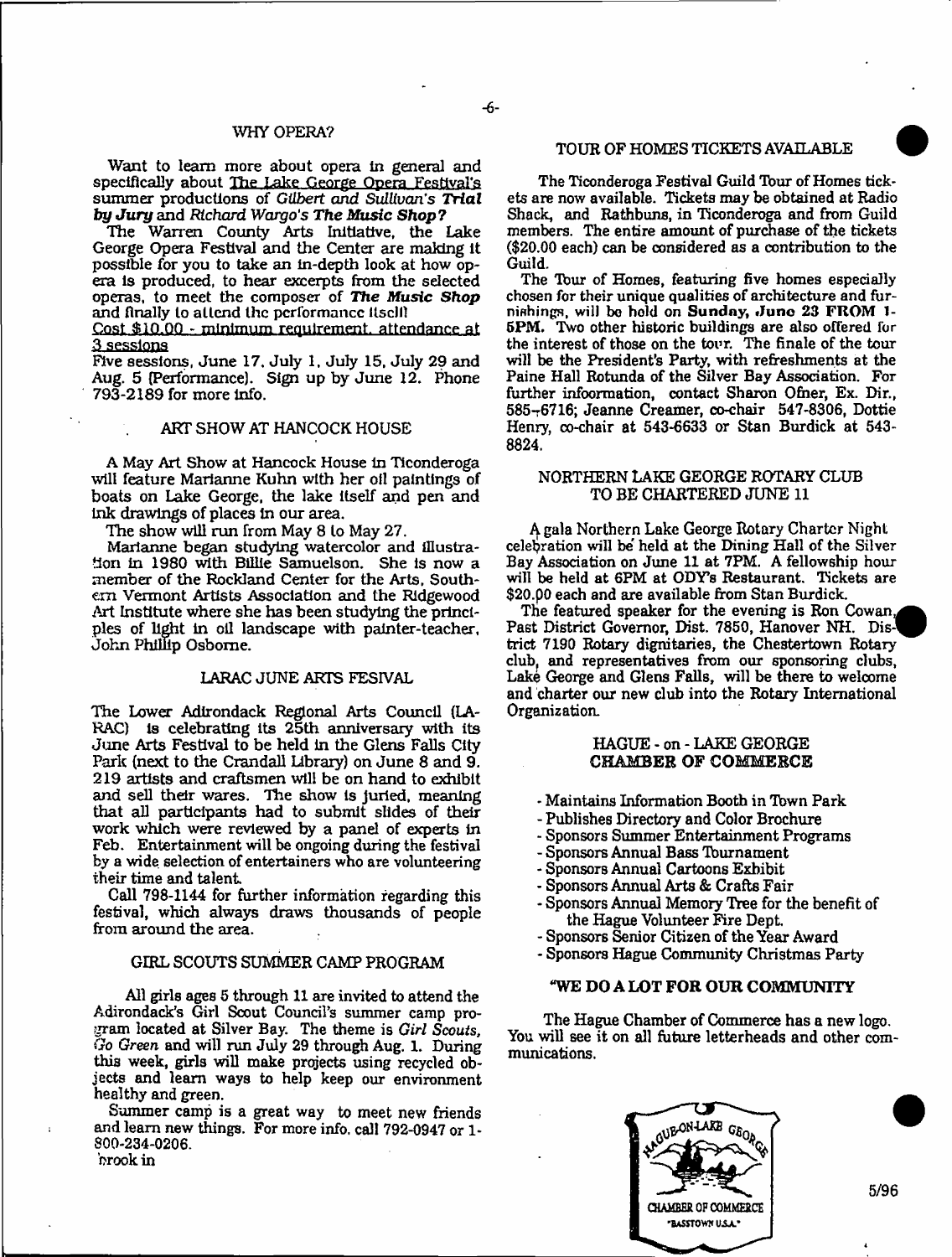# NATURE NEWS Laura Meade

 $-7-$ 

On May 11, 1996 throughout North America, the fifth annual Migration Bird Count was held. Birders report their observations of that day to regional compilers who enter the data into a computer according to county and state or province, so that the species and individuals seen across the entire continent are documented.

Representing the Town of Hague were the great bird "detectives", Bob and Betty Wotton, of Forest Bay. Although the weather that day was rainy with mist and fog, from 6:30AM until late afternoon, they searched for their feathered friends along lakeshores. main roads, back roads, meadows, streams, yards, ponds and cemeteries. Their species total of 63 and individual count of 629 are amazing and should impress any compiler in New York State! Most unusual were the 20 American Water Pipits seen at the May Memorial Cemetery. This species has never been documented in the Town of Hague, to my knowledge.

13 warbler species were seen (or heard), including 2 Tennessee Warblers, 1 Nashville Warbler, 2 Northern Parula, 2 Yellow Warblers, 5 Chestnut-sided Warblers, 7 Black-throated Blue Warblers, 14 Yellow-rumped Warblers, 7 Black-throated Green Warblers, 4 Blackburnian Warblers, 1 Pine Warbler, 8 Black and White Warblers, 12 Ovenblrds and 2 Common Yellowthroats. were 1 Double-crested Cormorant, 35 Tree Swallows, 12 Cliff Swallows (flying over Lake George near the Silver Bay Assoc.), 24 Bam Swallows, 12 Rosebreasted Grosbeaks, 48 Chipping Sparrows, 37 Brown-headed Cowbirds, 38 American Goldfinches, 8 Spotted Sandpipers, 13 Least Flycatchers, 6 Rubycrowned Kinglets and 8 Veery. However, no Owls, Common Loons, or Eastern Bluebirds were spotted by the Wottons. although they saw one loon at Forest Bay on May 10.

Bob commented that the overview of his list indicated that the first wave of migrants had appeared, while many of the winter birds were still here.

During the late morning of May 11 I was able to spend a short time at the Hague Beach, where a flurry of many Yellow Warblers flitted through the emerging leaves in the trees along the parking lot.

Bird watching is the most fun In Spring, so get out your binoculars, Gore-tex hiking boots and Insect repellent and ENJOY!

# CIRCLE L RANCH SUMMER CAMP

For many youngsters a summer camp with horses is like a dream come true! Spence & Judy LaFlure, owners of CIRCLE L RANCH in Thurman, are happy to announce that this year, In addition to their regular riding lesson program and pack trip rides, they will be offering weekly summer day HORSE CAMP.

This HORSE CAMP will be offered to area residents Mon. through Fri. mornings weekly during Juiy. and August. Children will leam all about the norse from  $A$  to  $Z$ .

The campers will be assigned a horse for the week and through careful and professional supervision will not onty leam to ride that horse; but will also leam how to groom, feed, saddle, etc. through the use of videos, hands on experience, games, rail rides, and yes - even a horse show!

It is the goal of Spence and Judy to help area youngsters leam lifelong values such as responsibility, self-esteem, and pride, to name only a few. What better way to leam than having fun with a horse at Summer Camp!

For more info, on SUMMER HORSE CAMP, WEEK-LY RIDING LESSONS, or maybe even a 2 1/2 hr. - 1/2 day - or all day WILDERNESS PACK TRIP RIDE (offered Aug through Oct onty) featuring semi-private groups of four or less on gentle well trained horses, cal} CIRCLE L RANCH (518)623-9967 located 15 mins. from Warrensburg.

# "STAND FOR CHILDREN" - JUNE 1, 1996

WHAT IS STAND FOR CHILDREN DAY?

• A national day of commitment to children •A non-partisan call to action at a critical moment in our nation's history; the last national election year of the 20th century; the eve of a new millennium when our nation's legacy Is at stake; a time when the decisions we now make will shape the future for our childrep and our nation in the coming century.

• A day for Americans to gather and affirm our responsibility as individuals,families, communities, and as a national community for improving the quality of life of children.

• A day for Americans of every race, age, region, income, and faith to unite In Washington, DC as a national community in support of children.

• A day to affirm what unites us rather than what divides us: a desire to raise healthy, educated, and moral children.

• A day for us to celebrate children and those who struggle every day to raise them well.

• A day to send a message to political, business and cultural leaders that they must do no harm to children and that they should make it easier rather than harder for families to raise children.

• A day where parents and grandparents, aunts uncles, big brothers and big sisters, students and educators, advocates and nurturers will commit ourselves to doing better for children and commit to holding our cultural, business and political leaders responsible for doing more for children.

• A day to speak in one voice: "Leave No Child Behind!"

Stand for Children Day was the Idea of Marian Wright Edelman, founder and president of the Children's Defense Fund, an organization that has for almost 25 years provided a voice for children In Washington, DC. Stand for Children Is a separate nonprofit organization with broad-based support in every comer of the country. So far, over 1,800 national, state and local groups which represent tens of millions of Americans from every walk of life have endorsed this day of moral commitment to children. And the list continues to grow.

Cont. on page 8) CHILDREN 5/96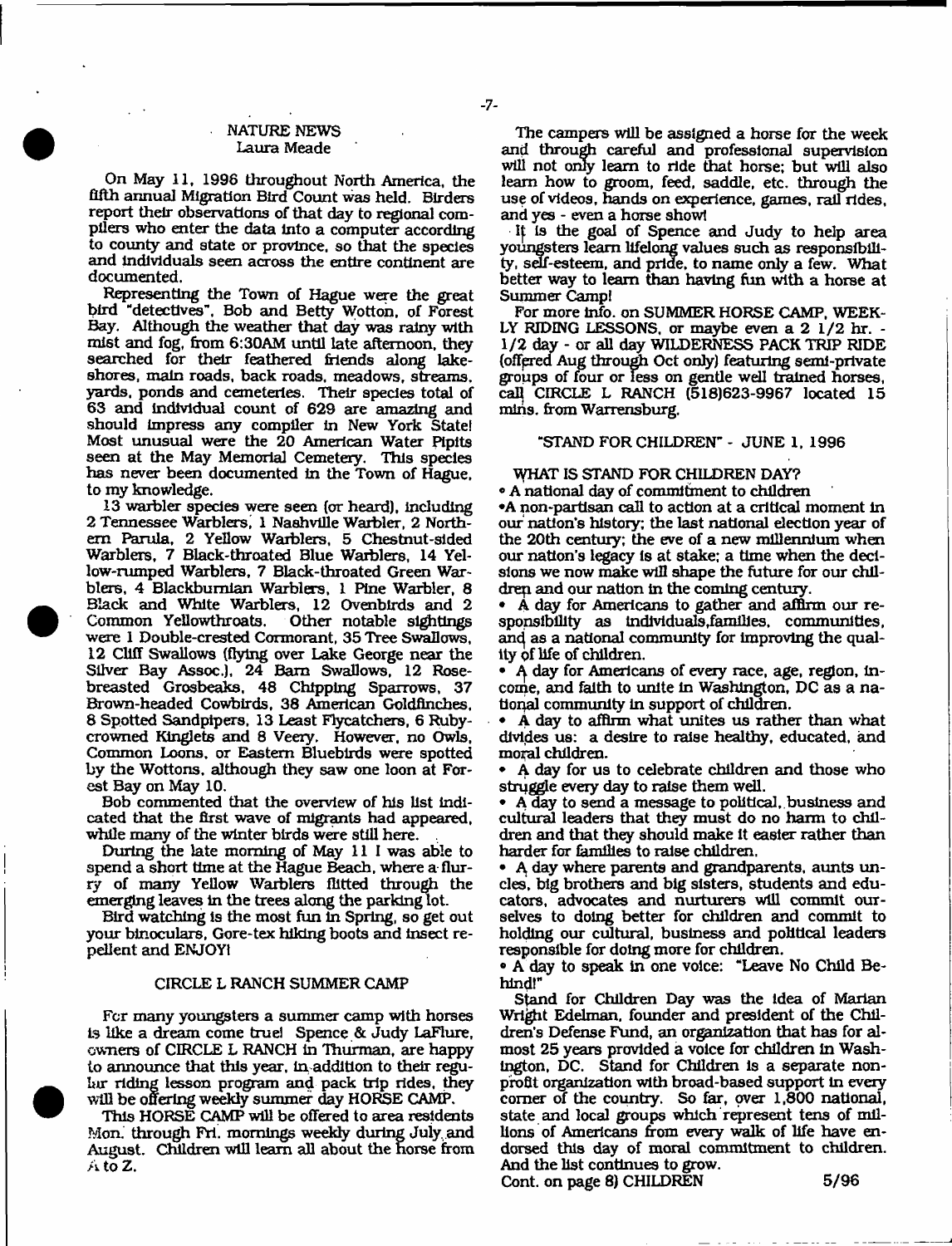# Cont, from p. 9 CHILDREN

June 1 will be a day of spiritual and community renewal. It will be a day of commitment to children, not a partisan political day. Americans who care about children are coming as parents and grandparents, aunts and uncles, big brothers and sisters, students and educators, nurturers and providers, not as "Republicans, "Democrats" or "Independents." And when they go back home, we hope that Americans of every persuasion will insist that local and national political leaders do no harm to children and take positive steps to support them.

Stand for Children Day Is a call to action. The focus on June 1 will be on concrete steps that every American can take to ensure that no child is left behind. Throughout the coming months and on June 1 we will encourage everyone to commit himself or herself to taking specific, positive, personal steps to improve the quality of life of children In their community. This may mean walking a child in the neighborhood to school, reading more to your child, mentoring a child, or it may mean getting your religious congregation, community group, or organization to do more for children. It also may mean voting with children in mind and insisting that every cultural. business and political leader meet the same high standard of supporting children to which you hold yourself. It Is within our power as people who care about children to change the way our country and our local communities treat our children.

If you are unable to get to Washington's Lincoln Memorial from 1-3PM on June 1, do something locally. WE SHOULD ALL BE "STANDING FOR CHIL-DREN."

#### TAKE OFFENSIVE AGAINST ZEBRA MUSSELS

If you discover a duster of Zebra Mussels In Lake George, please preserve them In rubbing alcohol and call the Darrin Fresh Water Institute In Bolton Landing and the LGA.

Although zebra mussels, considered Invasive blofoulers, have not yet infested Lake George, they have spread to nearby Lake Champlain and Glen Lake. Scientists believe they will survive In Lake George and almost nothing can be done to prevent their spread here.

Early Identification of new populations provides a chance for us to take steps to protect our lake Intakes, boats, and other facilities from serious damage.

Melissa Vito and Mary-Arthur Beebe recently represented LGA at a workshop sponsored by the New York Sea Grapt Extension Program, entitled *Zebra Mussels in New York's Waterways.* Presenting the workshop were Charles R. O'Neill, Jr., coastal resources extension specialist; David B. MacNell, fishery biology specialist; and David G. White, program coordinator for the Sea Grant Extension Program.

The tiny larvae of zebra mussels attach themselves to anything In water and travel with It to a new breeding place wnere they multiply at an alarming rate, befouling boats, dogging drains, and choking food supplies for fish

It is only a matter of time before your boat, your fishing pall or even your scuba gear, traveling from an Infested body of water, will bring zebra mussels to Lake George.

But their spread Into Lake George can be slowed In several ways: The larvae and the mussel can be killed by hot water, preferably 140 degrees or more. All equipment that may have been used in infested waters should be thoroughly rinsed in hot water and allowed to dry in sunlight<sup>1</sup> for several days to ensure the larvae and mussels are dead. They can live three to five days out of water.

Mr. O'Neill noted, "Zebra mussels are not Just a temporary Inconvenience; they are here indefinitely and we must learn to live with them, Don't take the *'tt* can't *happen to* me' attitude! Adopt preventative measures now."

#### .WEATHER NOTES Mary Lou Doulin

Spring is late. Just when I had anticipated talking about the excitement and joys of springtime, weather predictions about snow appeared. Spring is meandering into our region. It is and has been a very wet and unseasonably cool time. Usually temperatures are mid 60's to low 70's this time of year but that has not happened.

Most of the first nine days of May were tantalizingly pleasant, sunny with cool temperatures in the 50's and 60's and even a 73 on May 9. Flowers began blopming; many were mistakenly lured Into the false security of believing that the fair season was upon us.' The reports of snow on West Hague filtered in. Even at this writing 8-10" of snow to reported In the higher elevations of the Adirondacks. This is after the tulip, myrtle, azaleas, forsythia, and columbine have bloomed.

Phlox in the garden were beginning to fill out and buds appeared, only to be turned back by the recent cold and excessive wet weather. The smelt ran 13 days. They were not abundant but did run longer than last year. We experienced a premature thunder storm on May 11.

Venus was dazzling In her brightness In April. It wlU be sometime before we see such luminosity from her again. Because of the cold we have not been graced by the presence of mosquitos or black flies. The southwest Is suffering from a severe drought. It appears that we are receiving their allotment along with ours.

# HAGUE MARKET UNDER NEW OWNERSHIP

Doug and Sharon Zeyak, Montgomery, NY are now the owners and operators of The Hague Market. In an interview Doug stated that they would be specializing in Dell - NY style. They will also offer catering services. They plan to Install a pizza oven and serve homemade pizzas, also salads, sandwiches, etc.. A breakfast pizza has been Introduced to their menu, everything homemade! They serve Boar's Head cold cuts products, fresh meats (steaks, sausage, etc.) They plan to continue stocking all kinds of camping equipment, sporting goods and a full line of groceries.

The Zeyaks own property on Overbrook Drive but are now Uvlng on the second floor of the store. They have two sons, Bart and Doug, Jr., ages 14 and 16.

Stop by and introduce yourself and welcome the Zeyaks to the community.

For your Information - the Steltzs are sticking around. Art Is Involved with electrical Inspections and Art and Joan are both helping the Zeyaks with the transition. 5/96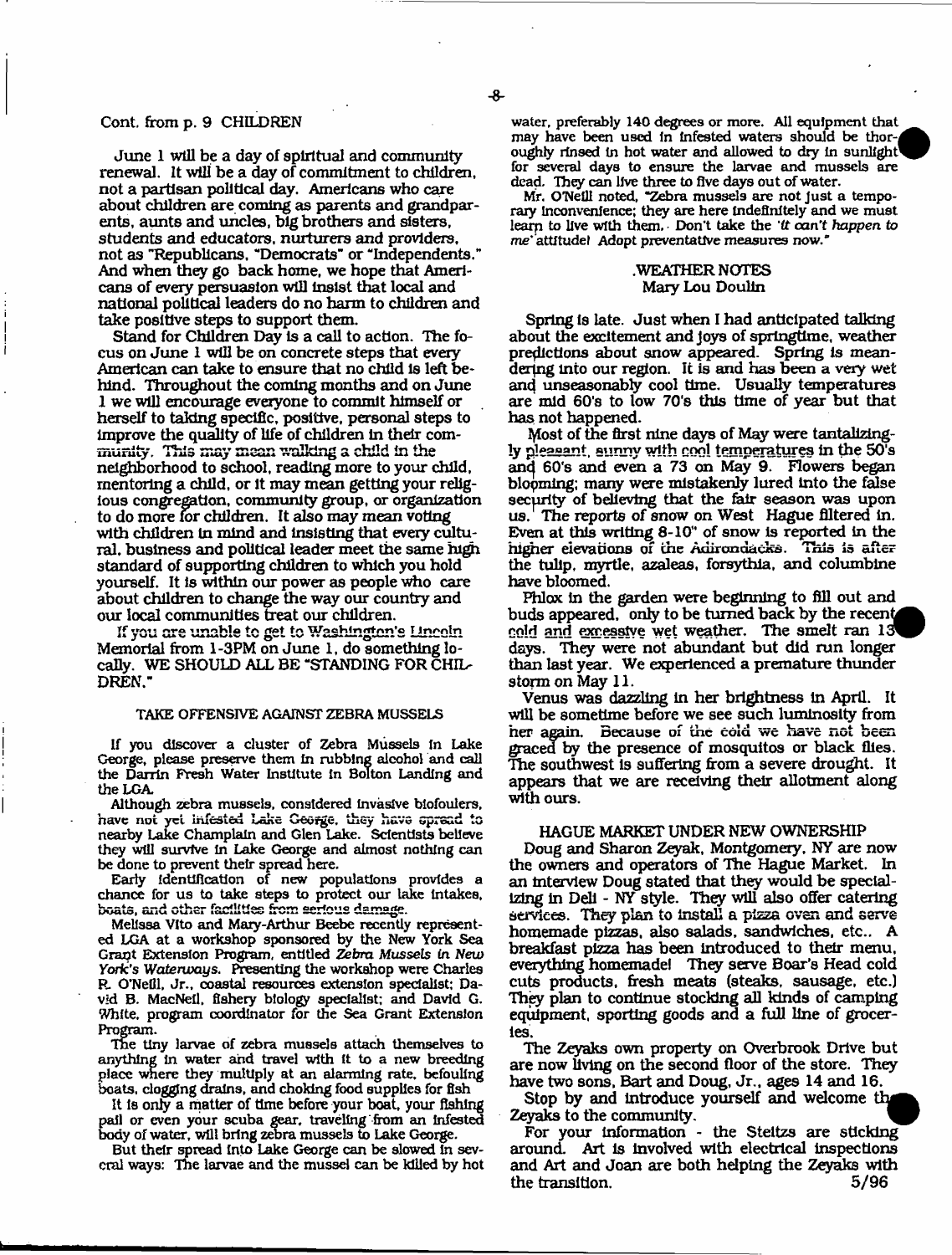

BORN \* A boy, Ty Herman, to Melanie Fish and Tim Denno, Hague, at Moses Ludington Hospital In Ticonderoga. Maternal grandmother is Linda Fish and paternal grandfather Is Bernard Denno, Jr. Great grandparents are Anna and Bernard Denno and Margaret Jordon, Hague..

BORN - A girl, Jeanette Marie to Eric & Alicia (Merritt) Coon on April 21 In Moses Ludington Hospital, Ticonderoga. Proud grandparents are Mr & Mrs John Coon, Hague and Mr & Mrs Charles Merritt, Ticonderoga.

BORN - A girl, Sheila Elizabeth, to Elizabeth Hawkes. Sheila Is the first great grandchild of Carol and Martin Brown. Pine Cove Road.

DIED - David C. Lawrence, 44. on April 17 in Middlebury, VT. as a result of gunshot wounds. Rev. Lawrence was pastor of the Hague Baptist Church for the past seven years, resigning in July 1995 to take a position as chaplain at the Moriah Shock Incarceration Center. As vice-president of The Lake George Association, David set up the Floating Classroom for 8th graders in the Lake George area. He served as the program's first instructor, pointing out lake features and recounting lake history for boatloads of students. David also was a poet, particularly wild flower poetry. He is survived by his wife Wanita, daughter Cristina, mother and father, Mr. and Mrs. Albert W. Lawrence and two sisters, Janet and Elizabeth.

A MEMORIAL SERVICE will be held for Willilam Icke, Pine Cove Rd. . on May 25 at 11:30AM at the Silver Bay Chapel. A gathering will follow at the Icke home in Pine Cove. Mr. Icke died on Jan. 22, 1996.

A MEMORIAL SERVICE for Ruth Nelson, Silver Bay, who died on Aug. 1, 1995, will be held on June 8, 1996 at 11AM at her home on Bass Bay Rd.

#### TI MIDDLE SCHOOL ACHIEVEMENT ROLLS

Class of 2000 - CHRISTINE FRASIER, PETER HUTCHINSON, KATHRYN RUTKOWSKI, EVE TROM-BLEY

Class of 2001 - KATIE BREITENBACH, ANNE JOHN-SON, RYAN LAWRENCE, JOSH FLASS,

Class of 1002 - JOHN COSTELLO. JERALD FRASI-ER, LUCAS FRASIER PETER MACK, JOEE PLASS, ALISON. RUTKOWSKI

On the Merit Roll-(for shown Improvement In academics is GREGORY FITZGERALDB, Grade 7. **Allen** 

LIZ DeFRANCO, daughter of Mr. & Mrs. David De-Franco, Hague, was named Alfred University's athlete of the week for the week ending April 14. De-Franco Is a leading pitcher for the university's

women's softball team. Liz is also a great batter. She hit a towering 3-run homer over the outfield fence, a chain link fence 10 ft. beyond the field and Into the Kanakadea Creek during the bottom of the first Inning in a game against Hartwick. Wow!

### SILVER BAY ASSOC. RECOGNIZES STAFF

At the third annual Staff Recognition Luncheon ten Silver Bay staff members were honored for significant years of service. Among those honored were Hague residents Bemie Smith. Marion Bamaby, Carroll LaPann, Mark Rutkowski, Jerry Crammond and Carol Stormer,

## YMCA YOUTH AND GOVERNMENT PROGRAM

16 Ticonderoga high school students participated in a program which encourages students to find out about government by actually being the government themselves. For, a whole year the students prepare and research bills and practice opening and closing statements. The district conference was held at the Silver Bay Assoc. In Jan. where they participated in workshops and choose the bills they want to take to the Albany conference. They can choose to participate in the Judicial branch as judges and attorneys, in the Legislative branch as Senators or Assemblymen/women, or in the Executive branch as Lt. Gov., Governor or as a member of the governor's cabinet. Shana Treadway and Allison Johnson (Hague) pioneered the new "Y' n G" span - a video production of the weekend's debates and events. Missy Brunet, Hague, distinguished herself as a member of the press corps. Other Hague students who attended were Jessica Frasier, and Monica Johnson.

#### WARREN COUNTY CAMPERSHIPS

The Warren County Campership Program, made possible through the generosity of the Warren County Board of Supervisors and the New York State Division for Youth, will be accepting applications through School Nurses, various Community Service Agencies and Town Supervisors for youngsters ages 9-12 years old.

This is an excellent opportunity for youngsters who would benefit from a one or two week camping experience at 4-H Camp Sacandaga in Speculator, NY. The program Is for boys and girls living in low income households or in situations of domestic turmoil, no matter what their families' income.

#### DID YOU KNOW THAT TICONDEROGA CENTRAL SCHOOL SYSTEM?

*•* has over \$90,000 In scholarships awarded annually from local foundations

• Is a National School of Merit, NYS Quality Review School

• Is an International Paper Co. EDCORE Award Winning School

• Tl Middle School: NYS Labor Dept Report Card Pride School.

• there is a senior citizen Indoor walking program (Nov. I - Mar 30). 3-6PM school days. Call 585-7442. 5/96